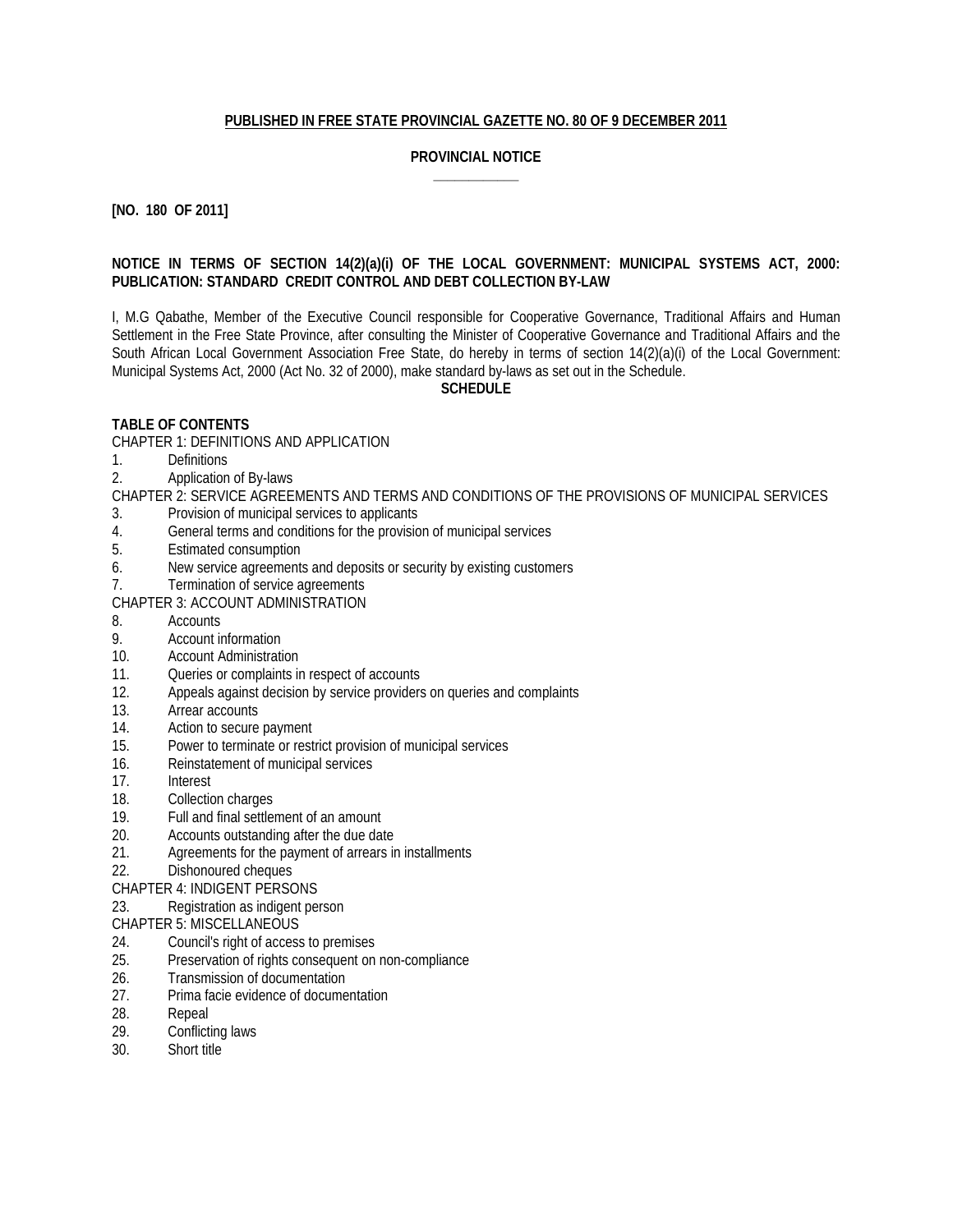#### **CHAPTER 1: DEFINITIONS AND APPLICATION**

#### **Definitions**

1. In these By-laws any word or expression to which a meaning has been assigned in the Act bears the same meaning, and unless the context otherwise indicates –

**"account"** means a notification by means of a statement of account to a person liable for payment of any amount for which he or she is liable to pay the Council in respect of the following :

(a) Electricity consumption based on a meter reading or estimated consumption;

(b) water consumption based on a meter reading or estimated consumption ;

(c) refuse removal and disposal;

(d) rates;

(e) interest; and

(f) miscellaneous and sundry fees and collection charges;

**"Act"** means the Local Government: Municipal Systems Act, 2000 (Act No. 32 of 2000);

**"arrears"** means any amount that is due, owing and payable by a customer in respect of a municipal service or property rates that has not been paid on or before due date and includes collection charges and interest in respect of the principal amount in arrears;

**"authorised official"** means any official or agent of the Council who has been authorised by it to administer, implement and enforce the provisions of these By-laws;

**"by-law"** means a by-law adopted and promulgated by the Council;

**"collection charges"** means charges which may be recovered by the Council in terms of section 75A of the Act, and includes –

(a) the cost of reminding customers of arrears;

(b) the cost of the termination, restriction and reinstatement of municipal services;

(c) the costs of any notice rendered, sent or delivered in terms of these By-laws;

(d) the costs and administration fees contemplated in section 22;

(e) all legal costs, including attorney and client costs, incurred in the recovery of arrears; and

(f) any commission and other expenses relating to the recovery of arrears payable by the Council to any person or partnership.

**"Council"** means - (a) the Local Municipality of ..............................established in terms of the Local Government: Municipal Structures Act, 1998, as amended, exercising its legislative and executive authority through its municipal council; or

(b) its successor in title; or

(c) a structure or person exercising a delegated power or carrying out an instruction, where any power in these By-laws has been delegated or sub-delegated, or an instruction given, as contemplated in section 59 of the Act; or

(d) a service provider fulfilling a responsibility under these By-laws, assigned to it in terms of section 81(2) of the Act, or any other law, as the case may be;

**"customer"** means a peson with whom the counsel has concluded or is deemed to have concluded an agreement to provide any municipal service and includes a customer as defined in the Water Service Act, 1997 (Act No. 108 of 1997);

**"fee"** means a fee prescribed for or in respect of any municipal service;

#### **"Municipal Manager"** means –

(a) the person appointed by the Council as the Municipal Manager in terms of section 82 of the Local Government : Municipal Structures Act, 1998 (Act No. 117 of 1998), and includes any person acting in that position; or

(b) in relation to a service provider referred to in paragraph (d) of the definition of "Council", the chief executive officer of that service provider.

**"municipal service"** means services provided by the Council including refuse removal, water supply, sanitation and electricity services;

**"occupier"** means any person who occupies any premises or part thereof, without regard to the title under which he or she so occupies;

**"owner"** –

(a) in relation to a property referred to in paragraph (a) of the definition of "property", means a person in whose name ownership of the property is registered;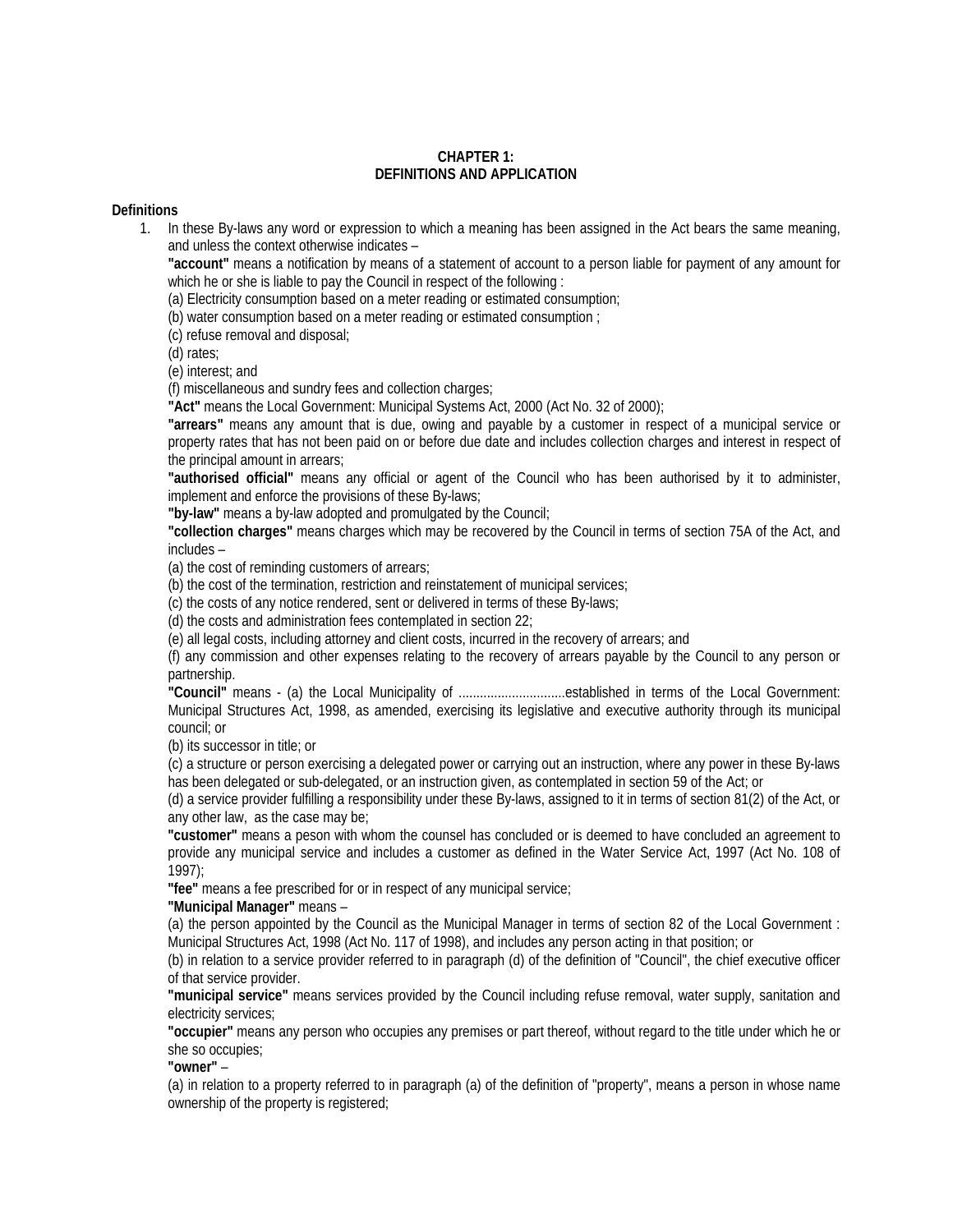(b) in relation to a right referred to in paragraph (b) of the definition of "property", means a person in favour of whom the right is registered;

(c) in relation to a right referred to in paragraph (c) of the definition of "property", means a person in favour of whom the right is registered or to whom it was granted in terms of any law; and

(d) in relation to public service infrastructure referred to in paragraph (d) of the definition of "property", means the organ of state which owns or controls that public service infrastructure, and includes a person who the Council may for the purpose of these By-laws regard as the owner of a property in the following cases:

- (i) A trustee, in the case of a property in a trust, but excluding state trust land in relation to rates contemplated in the Local Government: Municipal Property Rates Act, 2004 (Act No.6 of 2004);
- (ii) an executor or administrator, in the case of a property in a
	- deceased estate;
- (iii) a trustee or liquidator, in the case of a property in an insolvent estate or the owner of which is in liquidation;
- (iv) a judicial manager, in the case of a property in the estate of a person under judicial management;
- (v) a curator, in the case of a property in the estate of a person under curatorship;
- (vi) a person in whose favour a usufruct or other personal servitude is registered, in the case of a property that is subject to a usufruct or other personal servitude;
- (vii) a lessee, in the case of a property that is registered in the name of the Council and is let by it; or
- (viii) a buyer, in the case of a property that was sold by the Council and of which possession was given to the buyer pending registration of ownership in the name of the buyer;

**"Policy"** means the Credit Control and Debt Collection Policy adopted by the Council;

**"prescribed"** means prescribed by the Council from time to time, by resolution;

**"premises"** means any piece of land, with or without any building or structure thereon, the external surface boundaries of which are delineated on –

- (a) a general plan or diagram registered in terms of the Land Survey Act, 1997 (Act No. 8 of 1997), or in terms of the Deeds Registry Act, 1937 (Act No. 47 of 1937); or
- (b) a sectional plan registered in terms of the Sectional Titles Act, 1986 (Act No. 95 of 1986), which is situated within the area of jurisdiction of the Council;

**"property"** means - (a) immovable property registered in the name of a person, including, in the case of a sectional title scheme, a sectional title unit registered in the name of a person;

(b) a right registered against immovable property in favour of a person, excluding a mortgage bond registered against the property;

(c) a land tenure right registered in favour of a person or granted to a person in terms of any law; or

(d) public service infrastructure;

**"rates"** means a municipal rate on property levied in terms of the Local Government : Municipal Property Rates Act, 2004 (Act No. 6 of 2004), and

**"working days"** means a day, other than a Saturday, Sunday or public holiday.

## **Application of By-laws**

2. (1) These By-laws only apply in respect of amounts of money due and payable to the Council for:-

- (a) rates;
- (b) fees and surcharges on fees in respect of the following municipal services:
	- (i) the provision of water and the availability thereof;
	- (ii) refuse removal and disposal;
	- (iii) sewerage and the availability thereof; and
	- (iv) electricity consumption and the availability thereof;
- (c) interest which has or will accrue in respect of any amount of money due and payable or which will become due and payable to the Council in regard to rates and municipal services; and
- (d) collection charges;
- (2) These By-laws also apply to any municipal service provided through pre-paid meters, in so far as the By-laws may be relevant.

## **CHAPTER 2**

## **SERVICE AGREEMENTS AND TERMS AND CONDITIONS OF THE PROVISION OF MUNICIPAL SERVICES**

**Provision of municipal services to applicants**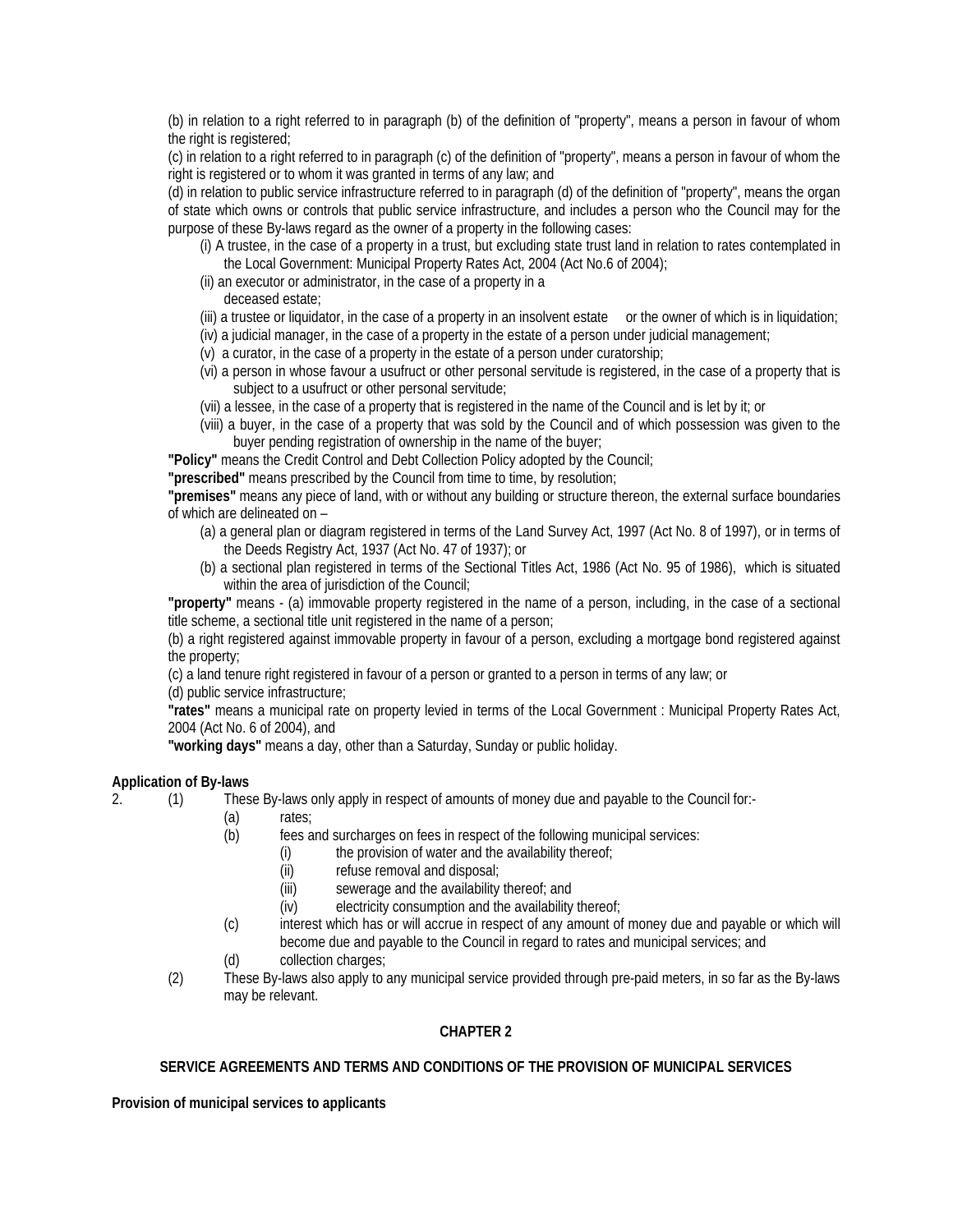- 3. (1) No municipal service may be provided to any applicant, unless and until
	- (a) application for the service has been made in writing on a form substantially similar to the form prescribed;
	- (b) any information and documentation required by the Council have been furnished;
	- (c) a service agreement, in a form substantially similar to the form of agreement prescribed, has been entered into between the customer and the Council; and
	- (d) an amount equal to the amount prescribed, in cash or a bank cheque, has been deposited as security or other acceptable security, as prescribed, has been furnished.
	- (2) If an applicant for a municipal service is an existing customer of the Council in respect of any other municipal service in respect of which any amount is in arrears –
		- (i) such arrears must be paid; or
		- (ii) an agreement for payment of the arrears in terms of section 21 must have been entered into and payment in terms thereof must not be in arrears,
		- before an application for a new service in terms of this section may be considered.
	- (3) The Council may at any time require a customer to increase a deposit paid or security furnished in terms of subsection (1)(d);
	- (4) No interest is payable on any amount deposited in terms of subsection (1)(d) or (3).

## **General terms and conditions for the provision of municipal services**

4. The general terms and conditions for the provision of any municipal service set out in a service agreement contemplated in section 3(1)(c) apply to the provision of such service to any customer.

## **Estimated consumption**

- 5. The Council may have an estimate made of the consumption of water or electricity for any relevant period if
	- (a) no meter reading could be obtained in respect of the period concerned; or
	- (b) no meter has been installed to measure the consumption on the premises concerned,

and the customer concerned is liable for payment of the prescribed fee in respect of such estimated consumption.

#### **New service agreements and deposits or security by existing customers**

- 6. (1) Any existing customer, or the trustee, liquidator, judicial manager or curator of such customer, may be required by the Council to enter into a new service agreement to replace an existing agreement of the customer concerned, and to pay a deposit or furnish security contemplated in section 3, notwithstanding the fact that a service agreement was previously entered into in respect of the municipal service concerned and the provisions of section 3(3) apply in respect of such new agreement.
	- (2) The provisions of section 3(4) apply to a deposit referred to in subsection (1).

## **Termination of service agreements**

- 7. (1) Subject to the provisions of sections 13 and 21
	- (a) a customer may terminate an agreement for the provision of any municipal service by notice in writing of not less than seven working days to the Council, of his or her intention to do so;
	- (b) the Council may, subject to compliance with the provisions of these By-laws and any other applicable law, by notice in writing of not less than 14 working days, to a customer, terminate his or her agreement for the provision of the municipal service concerned, if the customer –
		- (i) has not used the municipal service during the preceding six months and has not made arrangements to the satisfaction of the Council for the continuation of the agreement;
		- (ii) has failed to pay any prescribed fee or arrears due and payable in respect of the municipal service concerned;
		- (iii) has made an arrangement with another services provider to provide the municipal service concerned to the customer; or
		- (iv) has vacated the premises to which the agreement concerned relates.
	- (2) A customer to whom notice has been given in terms of subsection (1)(b), may within the period of 14 working days referred to in that subsection, make written representations to the Council why the agreement concerned should not be terminated and if such representations are unsuccessful, either wholly or in part, the agreement concerned may be terminated.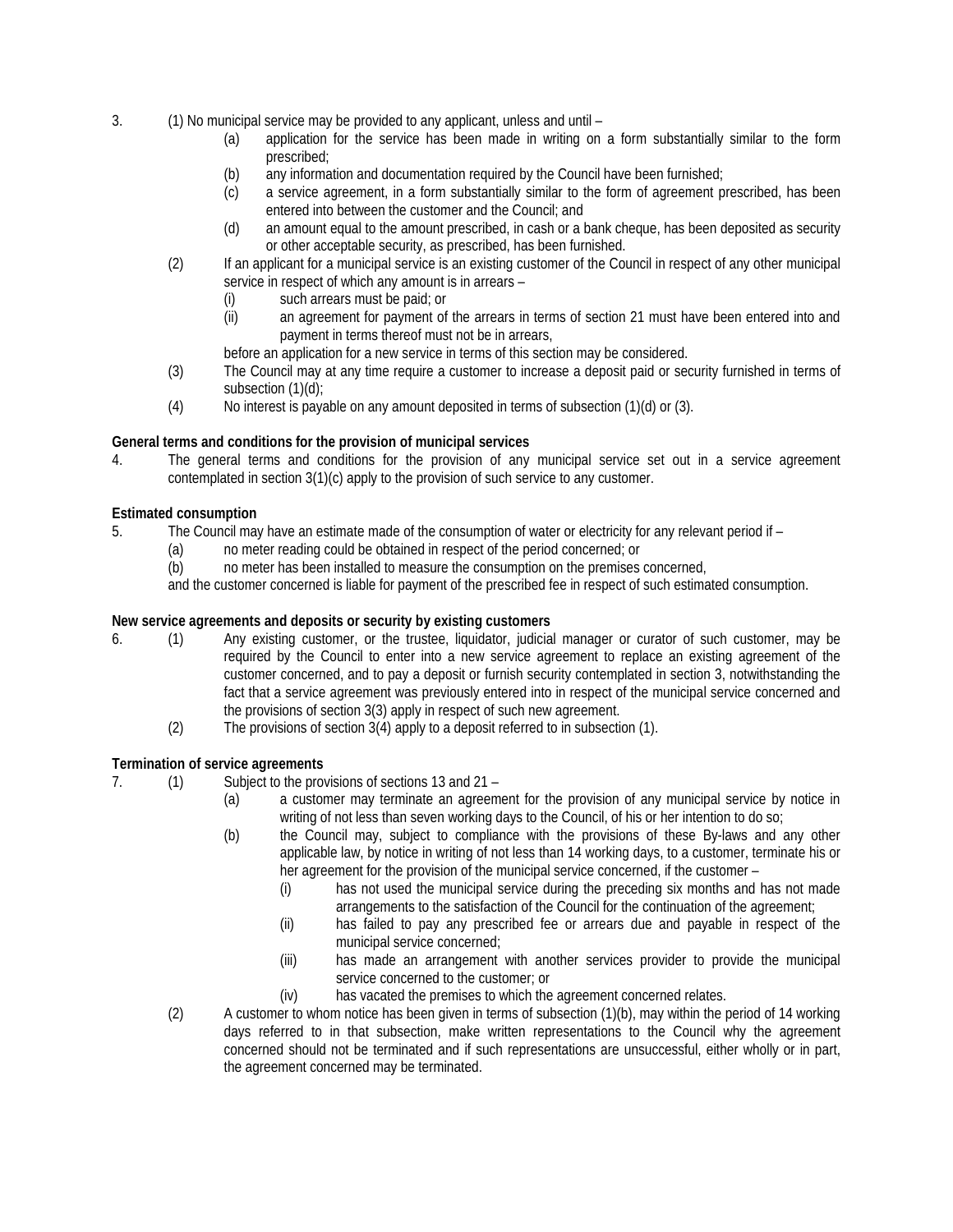## **CHAPTER 3**

## **ACCOUNT ADMINISTRATION**

## **Accounts**

- 8. (1) Accounts must be rendered and administered in accordance with the Credit Control and Debt Collection Policy, other prescribed requirements and any other law.
	- (2) The Council may, in accordance with the provisions of section 102 of the Act–
		- (a) consolidate any separate accounts of a customer liable for payments in terms of these By-laws to the Council;
		- (b) credit any payment by such customer against any account of that customer; and (c) implement any of the debt collection and credit control measures provided for in
		- implement any of the debt collection and credit control measures provided for in these By-laws in relation to any arrears on any of the accounts of a customer.
	- (3) The amount due and payable by a customer constitutes a consolidated debt, and any payment made by a customer of an amount less than the total amount due, will, subject to the provisions of section 19(1), be allocated in reduction of the consolidated debt in the order prescribed.
	- (4) (a) Any amount paid by a customer in excess of an existing debt may be held in credit for the customer in anticipation of future rates and fees for municipal services or for the purposes contemplated in section 14(b).
		- (b) No interest is payable on any amount contemplated in paragraph (a).

## **Account information**

- 9. Accounts must contain at least the following information
	- (a) the consumption or estimated consumption of water and electricity as determined for the measuring or consumption period;
	- (b) the measuring or consumption period for water and electricity;
	- (c) the amount due based on the measured or estimated consumption of services;
	- (d) the amount due and payable for any other municipal service;
	- (e) the amount in arrears, if any;
	- $(f)$  the interest payable on any arrears, if any;
	- (g) collection charges insofar as they may be relevant;
	- (h) the final date for payment; and
	- (i) the methods, places and approved agents where payment may be made.

#### **Account administration**

10. The Council must, subject to the provisions of section 5, endeavour to ensure –

- (a) accurate metering of consumption at fixed intervals with the minimum delay between service connection and first and subsequent rendering of accounts;
	- (b) accurate and up-to-date information in accounts;
	- (c) accurate monthly accounts with the application of the appropriate and correct prescribed fees, rates and other related amounts due and payable;
	- (d) the timely dispatch of accounts;
	- (e) adequate provision and the efficient operation of facilities for payment throughout the municipal area;
	- (f) the appointment of agents to accept payments on behalf of the Council; and
	- (g) appropriate hours of business in order to facilitate account payments.

#### **Queries or complaints in respect of accounts**

- 11. (1) A customer may lodge a query or complaint in respect of the accuracy of any amount due and payable in terms of an account rendered to him or her in terms of these By-laws.
	- (2) A query or complaint must be lodged with the Council before or on the due date for payment specified in the account concerned, or as soon as reasonably possible thereafter.
	- (3) If a query or complaint contemplated in subsection (1), is lodged
		- (a) before the due date for payment specified in the account concerned, an amount at least equal to the average amount that was due and payable in respect of rates or the municipal service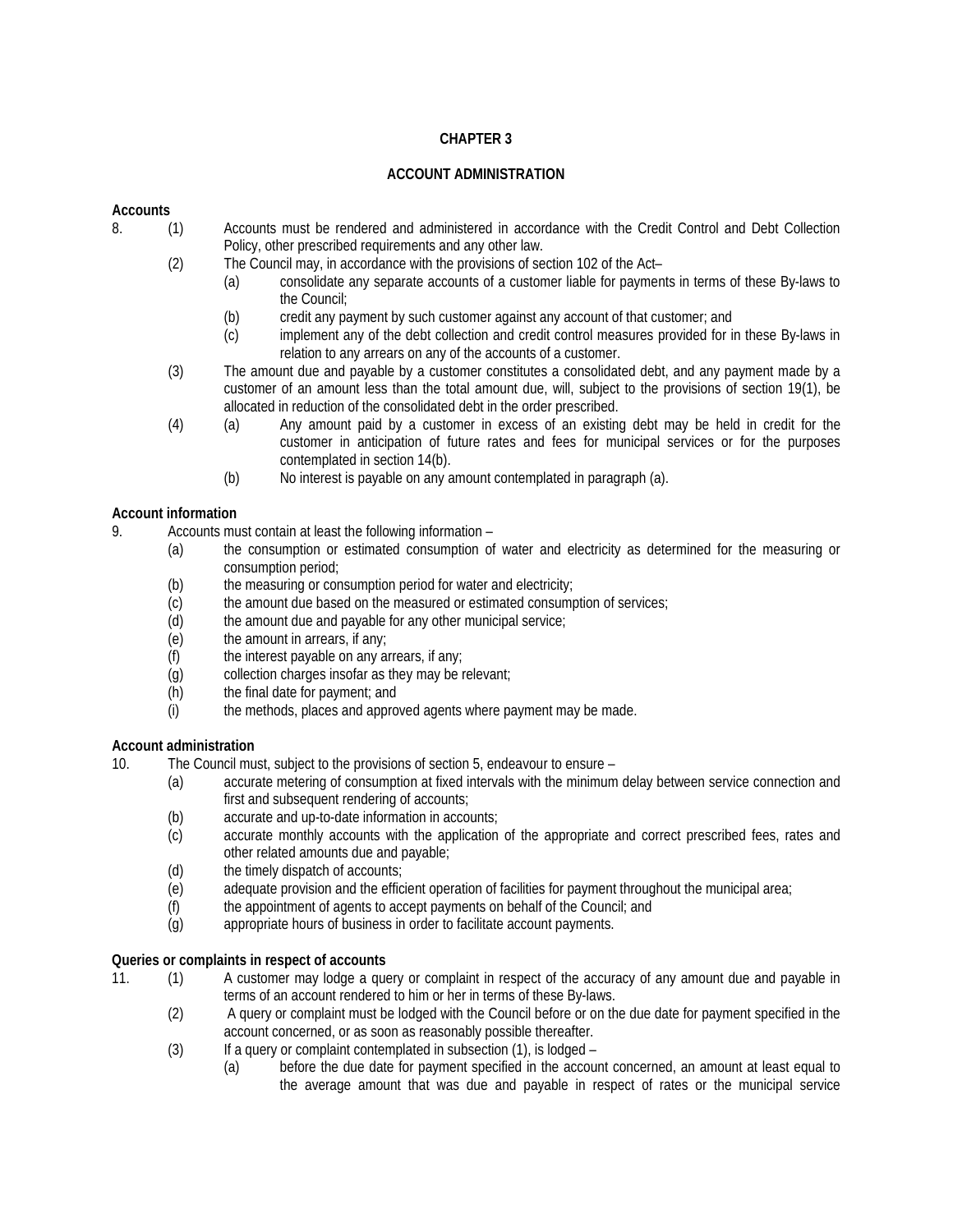concerned, as specified in the accounts for the preceding three months which are not in dispute, must be paid by the customer concerned before or on such due date; or

- (b) after the due date for payment specified in the account concerned, such query or complaint must if the full amount in dispute has not been paid, be accompanied by at least the amount contemplated in paragraph (a); and
- (c) before or after the due date for payment specified in the account concerned, the customer concerned must pay the full amount of any account, insofar as it relates to rates or the municipal service concerned, rendered in respect of a subsequent period, before or on the due date for payment specified in such account, except insofar as that account may incorporate the amount in dispute.
- (4) An authorised official must register the query or complaint and provide the customer with a reference number.
- (5) The Council must
	- (a) investigate or cause the query or complaint to be investigated within 14 days, or as soon as possible after the query or complaint was received; and
	- (b) inform the customer, in writing, of its decision as soon as possible after conclusion of the investigation, instructing that any amount found to be due and payable must, subject to the provisions of section 21, be paid within 21 days from the date on which the customer is notified thereof, unless an appeal is lodged within that period in terms of subsection (6) or section 12.
- (6) A customer may, subject to the provisions of section 12, lodge an appeal with the Municipal Manager in terms of section 62 of the Act against a decision referred to in subsection (5), within 21 days of the date of the notification of the decision.
- (7) The Council must inform the customer concerned in writing of the decision of the appeal, instructing that any amount found to be due and payable, must be paid within seven days from the date on which the customer is notified thereof.

## **Appeals against decision by service providers on queries and complaints**

- 12. (1) If a decision contemplated in section 11(5) has been made in respect of a municipal service provided by a service provider referred to in paragraph (d) of the definition of Council in section 1, a customer may lodge an appeal against that decision by giving written notice of the appeal and reasons to the chief executive officer of the service provider concerned, within 21 days of the date of the notification of the decision.
	- (2) The chief executive officer must promptly submit the appeal to the appropriate appeal authority specified in subsection (4).
	- (3) The appeal authority must consider the appeal, and confirm, vary or revoke the decision, but no such variation or revocation may detract from any rights that may have accrued as a result of the decision.
	- $(4)$  If an appeal is against a decision taken by
		- (a) a staff member, other than the chief executive officer, the chief executive officer is the appeal authority;
			- (b) the chief executive officer or any committee of the service provider
				- (i) the board of directors of the service provider; or
				- (ii) a committee of directors who were not involved in the decision concerned and appointed by the board of directors for this purpose, is the appeal authority.
	- (5) An appeal authority contemplated in subsection (4), must commence with an appeal within 42 days after submission of the appeal and decide the appeal within a reasonable period.
	- (6) A service provider must comply with the provisions of section 11(7).

# Arrear accounts<br>13. (1)

- 13. (1) If a customer fails to pay an amount due and payable for any municipal service or rates on or before the due date for payment specified in the account concerned, a final demand notice may be sent to the customer.
	- (2) A final demand notice referred to in subsection (1), must contain the following :
		- (a) the amount in arrears and any interest payable, and a statement that payment must be made within 14 days of the date of the final demand notice;
		- (b) that the customer may in terms of section 21, within the period contemplated in paragraph (a), conclude a written agreement with the Council for payment of the arrears in installments;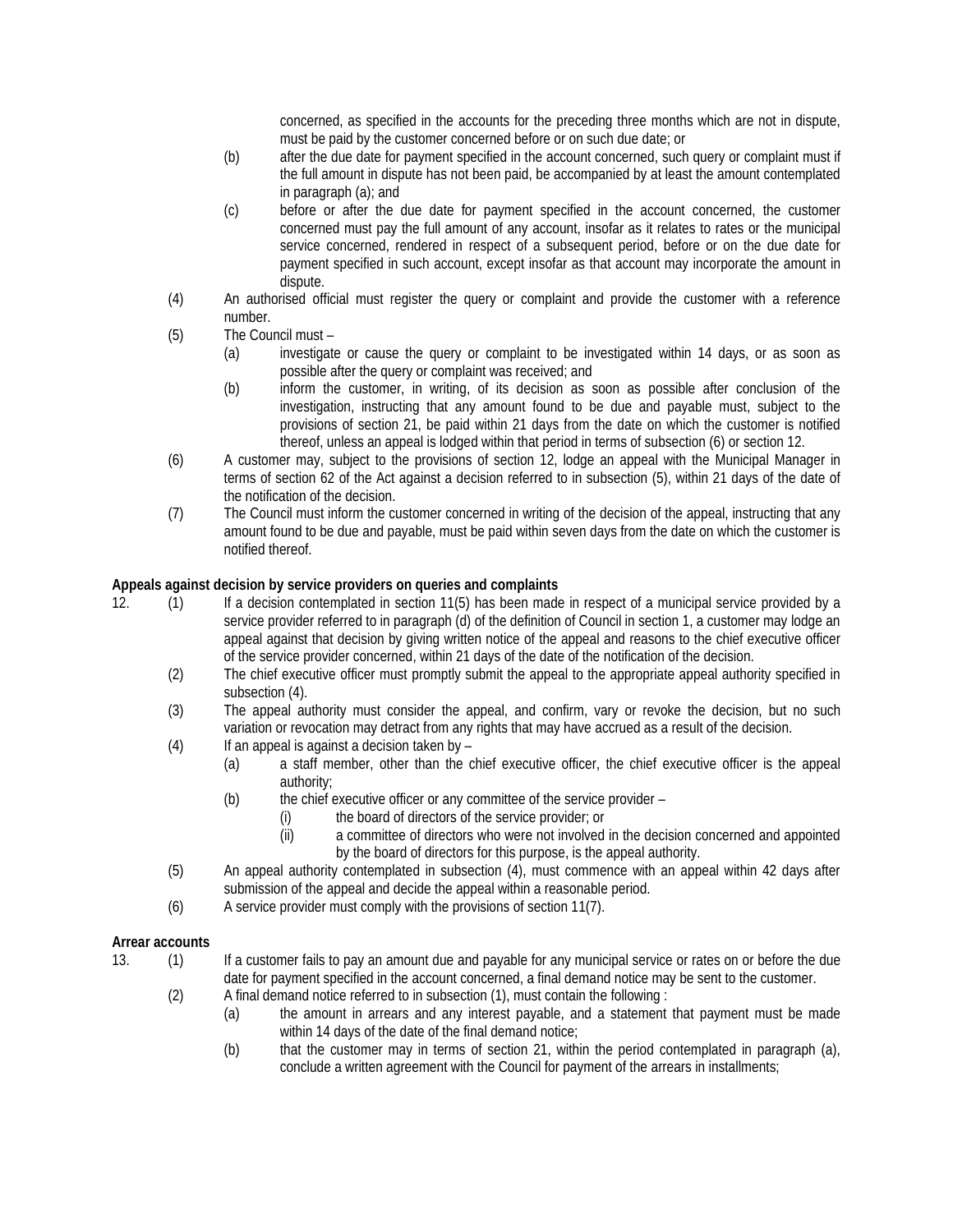- (c) that if no such agreement is entered into within the period stipulated in paragraph (b), the municipal service concerned may be terminated or restricted and that legal action may be instituted for the recovery of any amount in arrear without further notice;
- (d) that the customer's name may be made public, and may be listed with a credit bureau in terms of section 20(1)(a);
- (e) that the account may be handed over to a debt collector or attorney for collection;
- (f) that proof of registration as an indigent person in terms of section 23 and any other documentation required by the Council must be furnished to the Council on or before the date for payment contemplated in paragraph (a);
- (g) that an indigent person referred to in paragraph (f) is only entitled to benefits relating to municipal services as stipulated in the Council's policy relating to the supply of municipal services to indigent persons; and
- (h) that the customer has an opportunity to make representations in writing on any matter referred to in a final demand notice within the period of 14 days contemplated in paragraph (a).

## **Action to secure payment**

- 14. The Council may, in addition to the normal civil legal steps to secure payment of any arrears , take the following action to secure payment of such amount :
	- (a) The termination or restriction of the provision of any municipal service in terms of section 15; and
	- (b) the allocation of the whole or a portion of a payment of an account, or the whole or a portion of a prepayment for future accounts as contemplated in section 8(4)(a), as payment for arrear municipal service fees or rates, in terms of section 19.

## **Power to terminate or restrict provision of municipal services**

- 15. (1) For the purposes of subsection (2), a final demand notice means a notice contemplated in sections 11(5)(b), 11(7), 12(6) and 13(1).
	- (2) Subject to the provisions of subsection (4), the Council may terminate or restrict the provision of water or electricity, or both, whichever service is relevant, in terms of the termination and restriction procedures prescribed or contained in any law, to any premises if the customer in respect of the municipal service concerned –
		- (a) fails to make full payment of arrears specified in a final demand notice sent to the customer concerned, before or on the date for payment contemplated in sections 11(5)(b), 11(7), 12(6) or 13(1), whichever is applicable, and no circumstances have arisen which require the Council to send a further final demand notice to that customer in terms of any of those sections, and the customer –
			- (i) fails to enter into an agreement in terms of section 21, in respect of the arrears concerned before termination or restriction of the service concerned; or
			- (ii) fails to submit written proof of registration as an indigent person in terms of section 23, before such termination or restriction;
		- (b) fails to pay any installment payable in terms of an agreement referred to in paragraph (a)(i) before or on the due date;
		- (c) fails to comply with any condition or provision in respect of the supply of electricity or water, as the case may be, imposed by the Council;
		- (d) obstructs the efficient provision of electricity or water to another customer;
		- (e) provides electricity or water to a person who is not entitled thereto or permits such provision to continue;
		- (f) causes a situation relating to electricity or water which, in the opinion of the Council, is dangerous or constitutes a contravention of any applicable law, including the common law;
		- (g) in any way reinstates the provision of a previously terminated or restricted electricity or water service;
		- (h) is placed under provisional sequestration, provisional liquidation or judicial management, or commits an act of insolvency in terms of the Insolvency Act, 1936 (Act No. 24 of 1936) or is subject to an administration order granted in terms of section 74 of the Magistrates Court Act, 1944 (Act No. 32 of 1944), and there is a failure to enter into a new service agreement within 14 days of the Council requiring such service agreement in terms of section 6.
	- (3) The Council may send a termination notice or a restriction notice to a customer informing him or her –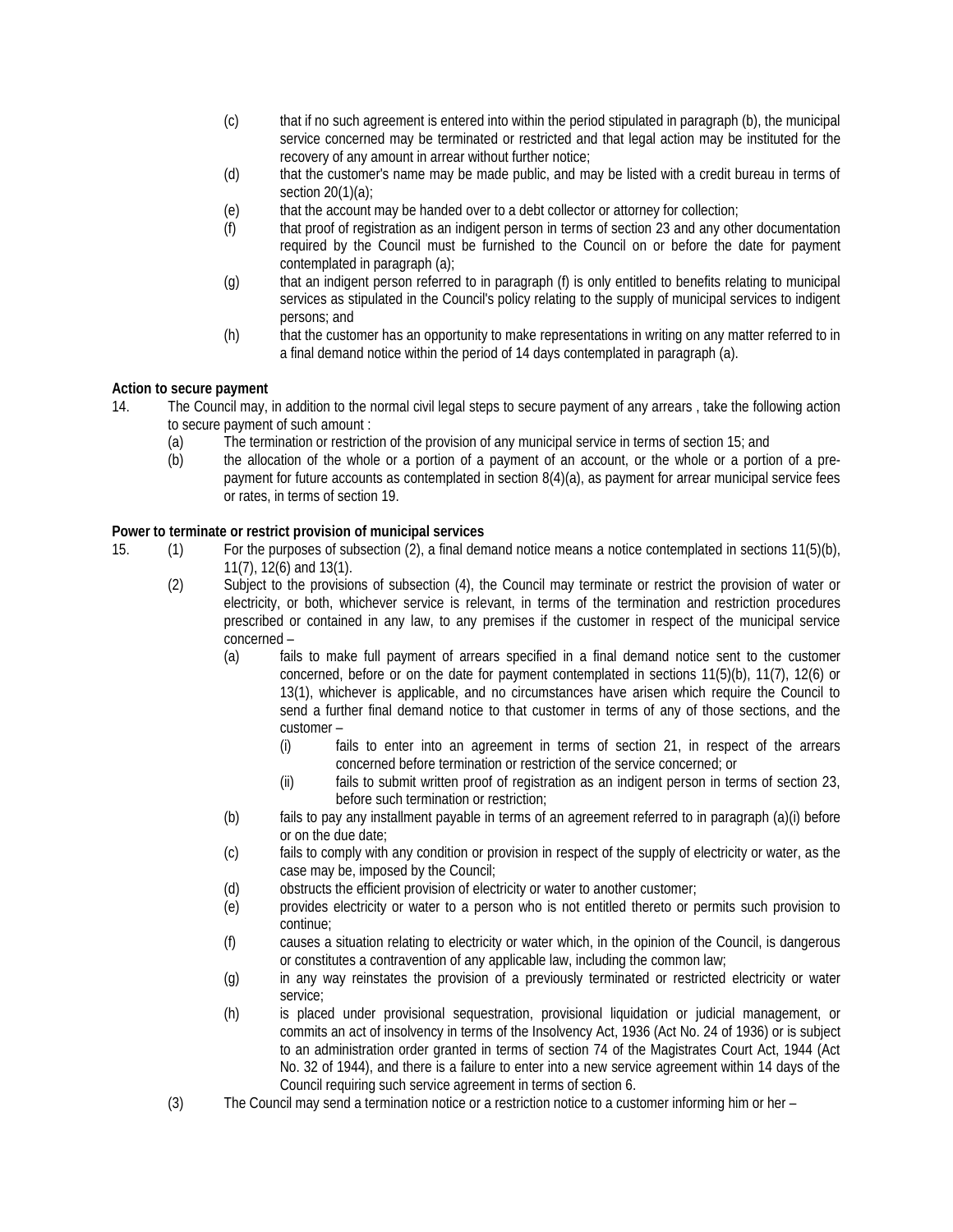- (a) that the provision of the municipal service concerned will be, or has been terminated or restricted on the date specified in such notice; and
- (b) of the steps which can be taken to have the municipal service concerned reinstated.
- (4) Any action taken in terms of subsections (2) and (3) is subject to compliance with:
	- (a) sections 3 and 4 of the Water Services Act, 1997 (Act No. 108 of 1997), if the provision of water is involved;
		- (b) the relevant provisions of the Electricity Regulation Act, 2006 (Act No. 4 of 2006), if the provision of electricity is involved;
		- (c) the relevant provisions of the Health Act, 1977, (Act No. 63 of 1977), and any regulations made in terms of that Act; and
		- (d) the Promotion of Administrative Justice Act, 2000 (Act No. 3 of 2000), in so far as it is applicable.

## **Reinstatement of municipal services**

- 16. (1) The Council must reinstate full levels of provision of any electricity or water service terminated or restricted in terms of section 15 after –
	- (a) the full amount of arrears has been paid; or
	- (b) an agreement for payment of the arrears contemplated in paragraph (a) has been entered into in terms of section 21; or
	- (c) the full amount of arrears in respect of any agreement entered into in terms of section 21, and any increased deposit, have been paid, or any additional security required has been provided, and any other condition of the Policy that the Council may consider appropriate, has been complied with.
	- (2) Any reinstatement in terms of subsection (1) may only be done after an authorised official has issued a written certificate of authorisation to the effect that every applicable condition contemplated in subsection (1) has been complied with and that the municipal service concerned may be reinstated.

## **Interest**

17. All arrears in respect of accounts for rates and municipal services bear interest at a rate prescribed.

#### **Collection charges**

18. Collection charges, prescribed where relevant, may be levied against a customer in respect of any relevant action taken in terms of, or for the purposes of, these By-laws.

# **Full and final settlement of an amount**<br>19. (1) The Council may approximate

- 19. (1) The Council may appropriate monies received in respect of any debt contemplated in these By-laws at its sole discretion, unless the customer otherwise instructs in writing.
	- (2) If any amount due and payable to the Council in terms of these By-laws has not been paid in full, any lesser amount tendered to and accepted by any employee of the Council, does not constitute payment in full and final settlement of the full amount, unless the lesser amount was accepted in full and final settlement in writing, under a power delegated or sub-delegated to such employee in terms of section 59 of the Act or by a service provider contemplated in paragraph (d) of the definition of "Council".

#### **Accounts outstanding after the due date**

- 20. (1) If an account for assessment rates or any municipal service is rendered to a customer and remains unpaid, wholly or in part, for more than 14 days after the due date for payment stipulated in the account concerned –
	- (a) the defaulting customer's name may be made public, and may be listed with a credit bureau; and
	- (b) may be handed over to a debt collector or an attorney for collection.
	- (2) A customer is liable for any interest and collection charges and, in addition, payment of a higher deposit or the provision of additional security if required by the Council.
	- (3) No action taken in terms of this section may be suspended or withdrawn, unless the arrears and a higher deposit, if required by the Council, have been paid in full or additional security has been provided, if so required.

#### **Agreements for the payment of arrears in installments**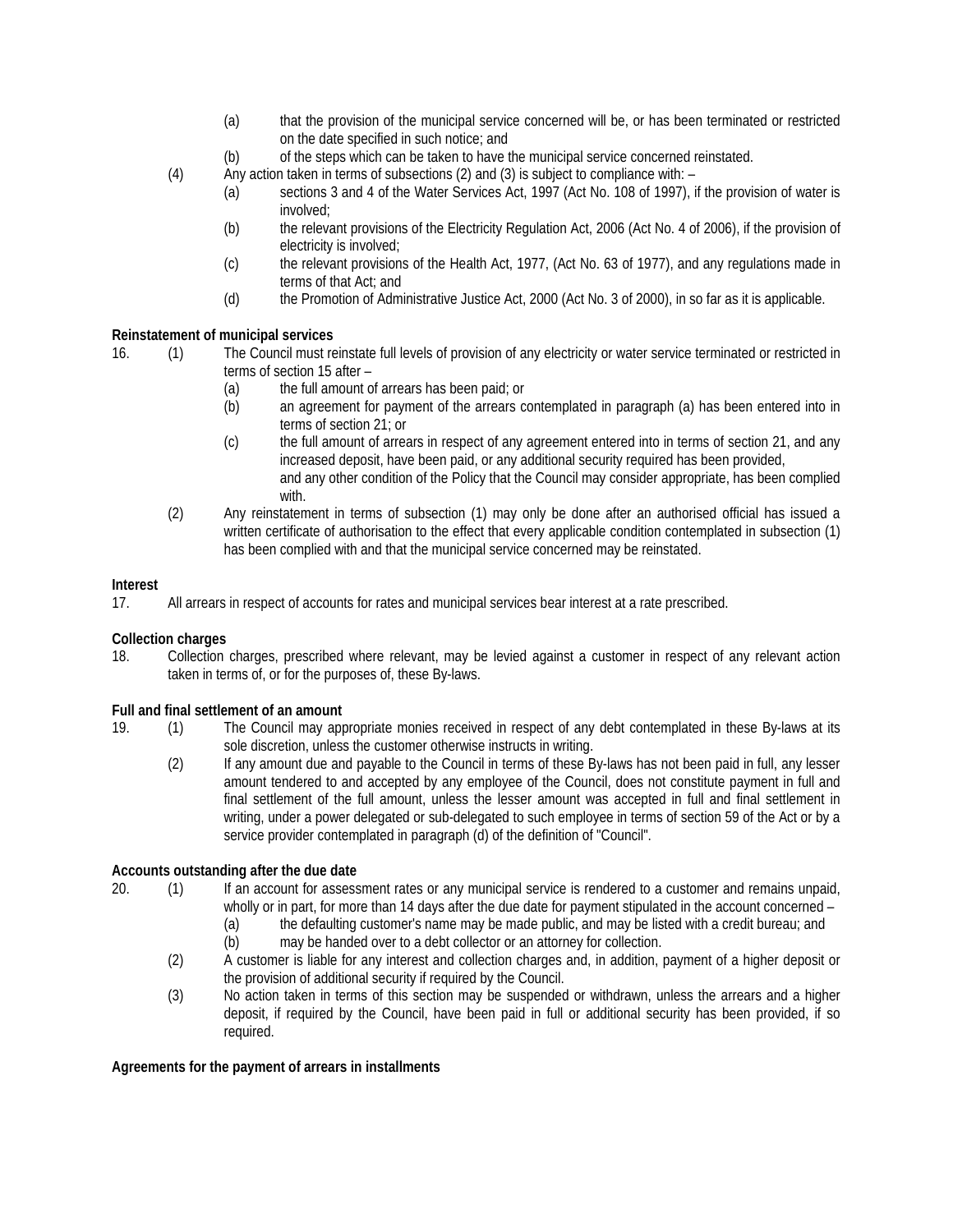- 21. (1) A customer with positive proof of identity or a person authorised, in writing, by such customer, may, subject to the approval of the Council, enter into an agreement in a form substantially similar to a form prescribed, for the payment of arrears in installments.
	- (2) The amount due and payable by a customer in terms of an agreement contemplated in subsection (1), constitutes a consolidated debt and any payment made by a customer of an amount less than the total amount due, must be allocated in reduction of the consolidated debt in the order prescribed, unless the customer otherwise instructs in writing.
	- (3) A customer may be required to arrange a debit order for the payment of arrears in respect of which an agreement, contemplated in subsection (1), has been entered into.
	- (4) Subject to the provisions of subsection (5), no agreement for the payment of arrears may allow for a period of payment of longer than 24 months.
	- (5) (a) The Council may allow a period of payment in excess of 24 months for the payment of arrears, but not exceeding a period of 60 months, if special circumstances which the customer could not reasonably have prevented or avoided, prevail and which, in the opinion of the Council, warrant a longer period of payment.
		- (b) Documentary proof of any special circumstances as contemplated in paragraph (a), must be furnished by a customer on request by the Council.
	- (6) The Council must, in exercising its discretion in terms of subsection (5), have regard to a customer's
		- (a) credit record;
		- (b) electricity and water consumption;
		- (c) ability to afford the proposed installments, taking into account the customer's financial situation;<br>(d) level of service;
		- level of service;
		- (e) previous breaches of agreements for the payment of arrears in installments; and
		- (f) any other relevant factor.
	- (7) A copy of an agreement contemplated in subsection (1), must, on request, be furnished to the customer concerned.
	- (8) If a customer fails to comply with an agreement contemplated in subsection (1), the total arrears, and payment of a higher deposit if required by the Council, will immediately become due and payable, and additional security, if so required, must be provided, without further notice.
	- (9) If a customer fails to comply with an agreement contemplated in subsection (1), entered into after receipt of a termination or restriction notice for water or electricity services, or both, as the case may be, the municipal service concerned may be terminated or restricted without further notice, in addition to any other action taken, or which may be taken, against the customer concerned.
	- (10) No customer is permitted to enter into an agreement contemplated in subsection (1), if that customer has failed to honour a previous agreement for the payment of arrears in installments, unless the Council otherwise decides.
	- (11) Once an agreement contemplated in subsection (1), has been concluded, the amount in arrears must be reflected as a current amount, and no further interest may be added.

#### **Dishonoured cheques**

22. If any payment is made to the Council by a negotiable instrument, and such negotiable instrument is dishonoured, the Council may levy costs and administration fees against the account of the defaulting customer at a prescribed rate.

## **CHAPTER 4**

#### **INDIGENT PERSONS**

#### **Registration as indigent person**

- 23. (1) A person who wishes to receive assistance in terms of the Council's policy for the provision of municipal services to indigent persons, must make application for registration as an indigent person on a prescribed form at any of the Council's offices.
	- (2) An application in terms of subsection (1), must be considered by the Council which must adhere to the principles of transparency, equity, consistency, non-discrimination, accessibility, empathy, integrity, confidentiality and objectivity during the evaluation process.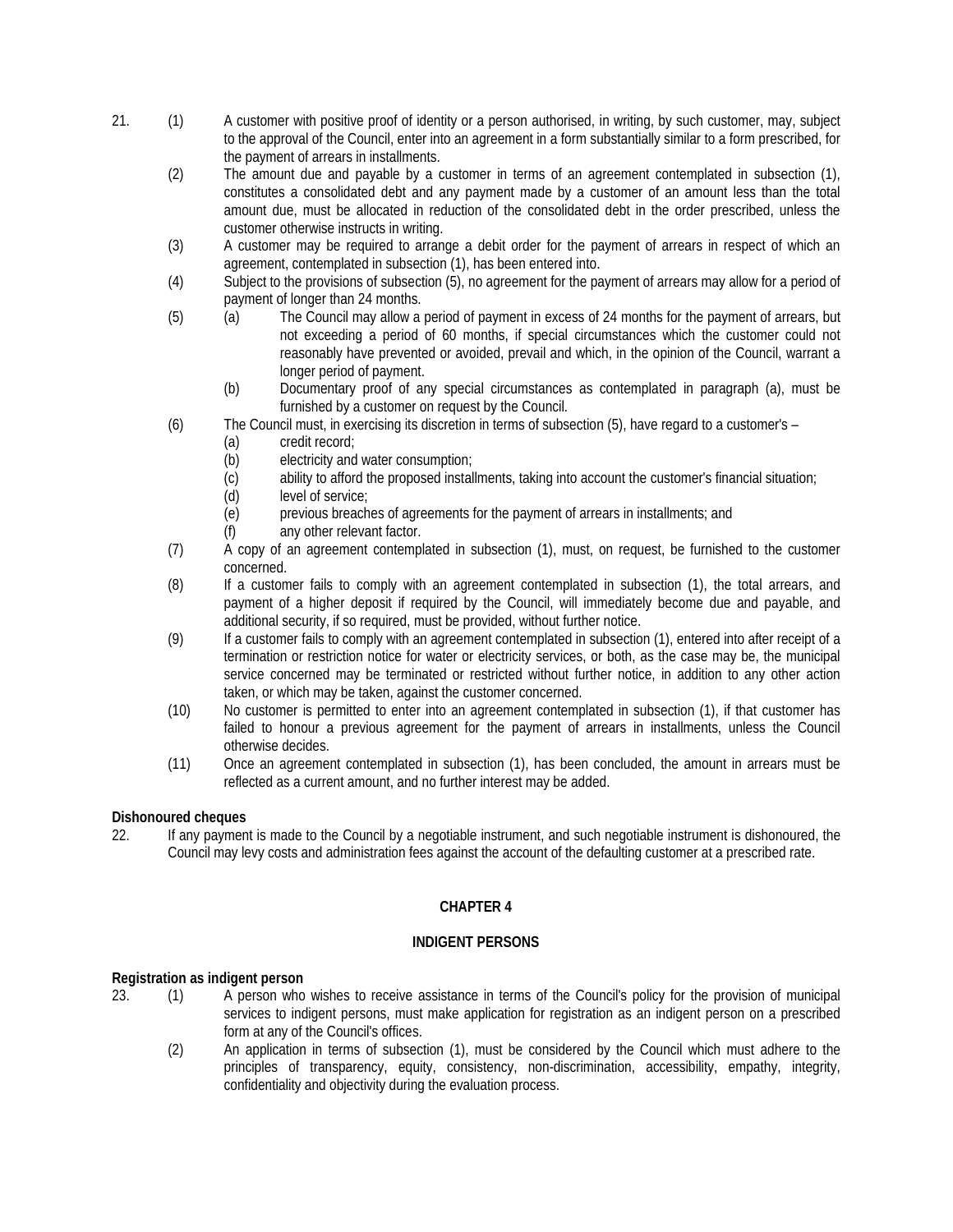- (3) An applicant, contemplated in subsection (1), must, at the request of the Council, furnish any further information to enable the Council to arrive at a decision and the Council may, for the purpose of properly evaluating the application, conduct any investigation which it considers appropriate.
- (4) An applicant must be informed that he or she will automatically be disqualified from receiving any assistance contemplated in subsection (1), and be liable to-
	- (a) refund the amount of any such assistance received from the Council, if the application or information contemplated in subsection (3), contains any false information; and
	- (b) prosecution if any false information as contemplated in paragraph (a) is furnished by the applicant.
- (5) If the Council finds an applicant to be indigent, such applicant is entitled to assistance in terms of the policy referred to in subsection (1), and his or her personal particulars must be recorded in a prescribed register of indigent persons.
- (6) The position of every indigent person so recorded, must be reviewed annually by an authorised official in accordance with the directives of the Council.
- (7) A successful applicant must be informed in writing that he or she must immediately notify the Council when his or her indigent status has changed.

## **CHAPTER 5**

#### **MISCELLANEOUS**

#### **Council's right of access to premises**

24. The Council may exercise its right of access to premises in terms of section 101 of the Act through the Municipal Manager or any authorised official or any duly appointed agent of the Council, authorised thereto in writing.

## **Preservation of rights consequent on non-compliance**

25. A failure by the Council to render an account in terms of section 8(1), to send a final demand notice contemplated in section 15(1) or to comply with any other provision of these By-laws does not in any way affect the liability of any person to pay any amount due and payable to the Council as contemplated in these By-laws, nor the Council's right to recover such amount.

## **Transmission of documentation**

- 26. Subject to the provisions of any law, if in terms of or for the purposes of these By-laws any written communication must or may be rendered, sent or delivered –
	- (a) by the Council to any person, such communication must be  $-$ 
		- (i) delivered by hand
			- (aa) to that person's domicilium citandi et executandi, as stipulated in an agreement entered into in terms of section 3(1)(c) or 6(1) or 21(1); or
			- (bb) in the absence of such agreement, to that person's most recently recorded address; or
			- (cc) to the premises concerned in respect of which rates are levied or any municipal service is provided, whichever is relevant; or
		- (ii) sent by post to the address referred to in subparagraph (i)(aa) or (bb), whichever is applicable, or to the address of the premises contemplated in subparagraph (i)(cc).
	- (b) by any person to the Council, such communication must be
		- (i) delivered by hand to
			- (aa) the Council's domicilium citandi et executandi stipulated in the agreement contemplated in paragraph (a)(i)(aa); or
			- (bb) another address, if the Council has in writing furnished such an address to the person concerned; or
		- (ii) sent by post to the address referred to in subparagraph (i)(aa) or, in the circumstances contemplated in subparagraph (i)(bb), to the address contemplated in that subparagraph.

#### **Prima facie evidence of documentation**

- 27. For the purposes of the recovery of any amount due and payable to the Council in terms of these By-laws
	- (a) a copy of any relevant account ; and